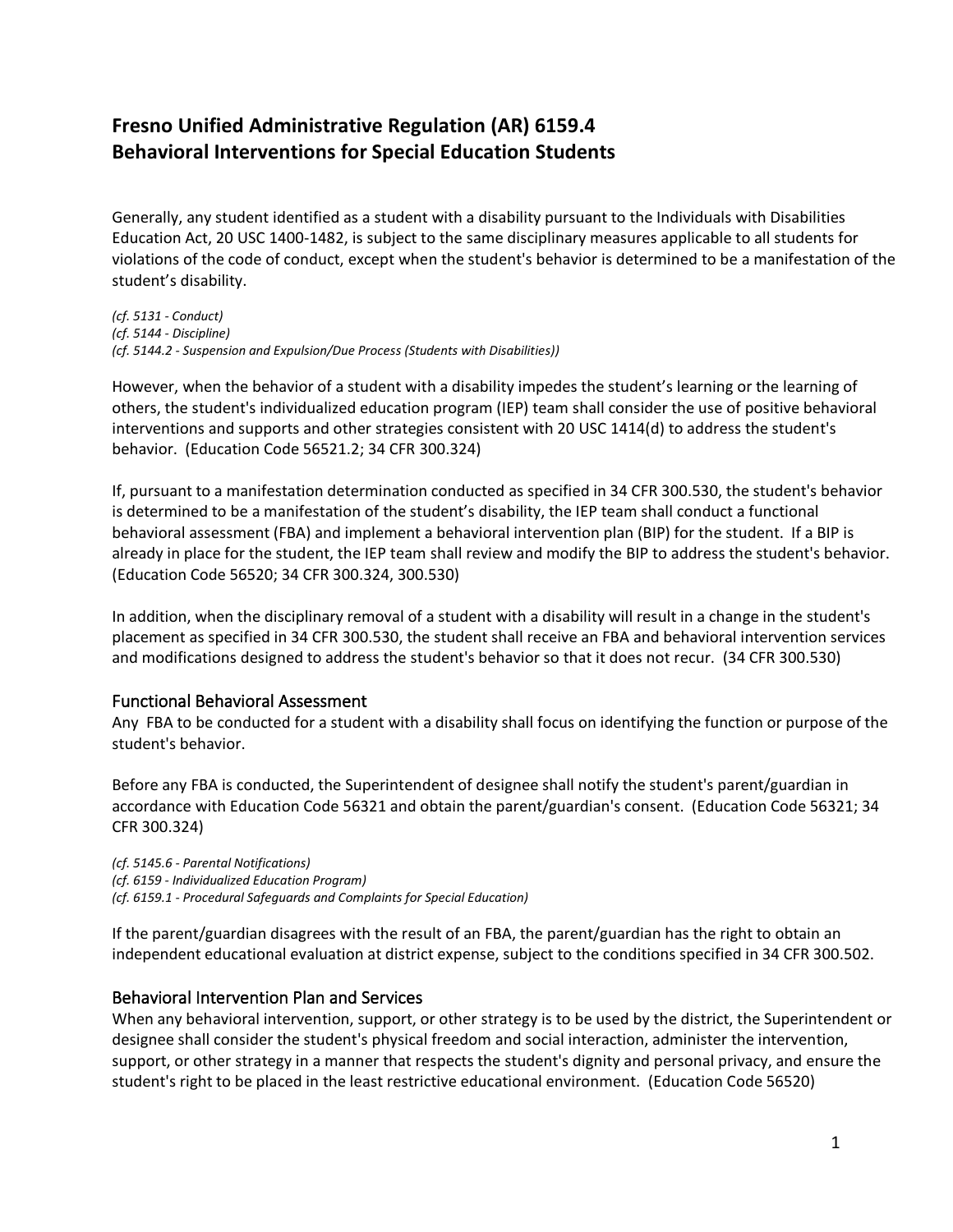When a student for whom a BIP is to be developed is also the responsibility of another agency for residential care or related services, the Superintendent or designee shall cooperate with the other agency to ensure that the BIP, to the extent possible, is implemented in a consistent manner. (Education Code 56520)

Behavior assessments and behavioral intervention services shall be provided only by individuals who possess the qualifications specified in Education Code 56525 or 5 CCR 3051.23.

### Emergency Interventions

Emergency interventions may be used only to control unpredictable, spontaneous behavior that poses clear and present danger of serious physical harm to the student or others and that cannot be immediately prevented by a response less restrictive than the temporary application of a technique used to contain the behavior. Emergency interventions shall not be used as a substitute for a systematic BIP that is designed to change, replace, modify, or eliminate a targeted behavior. (Education Code 56521.1)

No emergency intervention shall be used for longer than is necessary to contain the behavior. For any situation that requires a prolonged use of an emergency intervention, staff shall seek assistance of the principal or law enforcement agency, as applicable to the situation. (Education Code 56521.1)

Emergency interventions shall not involve the use of force exceeding what is reasonable and necessary under the circumstances. In addition, use of locked seclusion or a device, material, or objects that simultaneously immobilize all hands and feet shall not be allowed except as allowed by law. (Education Code 56521.1)

Parents/guardians and, if appropriate, residential care providers shall be notified within one school day whenever emergency intervention is used or serious property damage occurs. A behavior emergency report shall immediately be completed, kept in the student's file, and forwarded to the Superintendent or designee for review. This report shall include all of the following information: (Education Code 56521.1)

- 1. The name and age of the student
- 2. The setting and location of the incident
- 3. The name of the staff or other persons involved
- 4. A description of the incident and the emergency intervention used
- 5. A statement of whether the student is currently engaged in a systematic BIP
- 6. Details of any injuries sustained by the student or others, including staff, as a result of the incident

If the behavior emergency report is for a student who does not have a BIP, the Superintendent or designee shall, within two days, schedule an IEP team meeting to review the emergency report, determine the necessity for an FBA, and determine the necessity for an interim BIP. The IEP team shall document the reasons for not conducting the FBA and/or not developing the interim BIP. (Education Code 56521.1)

If the behavior emergency report is for a student who has a BIP, any incident involving a previously unseen serious behavior problem or where a previously designed intervention is not effective shall be referred to the IEP team. The IEP team shall review the incident and determine whether the student's plan needs to be modified. (Education Code 56521.1)

## Prohibited Interventions

The district prohibits the use of corporal punishment as defined in Education Code 49001 as an intervention. In addition, the district prohibits all of the following: (Education Code 56521.2)